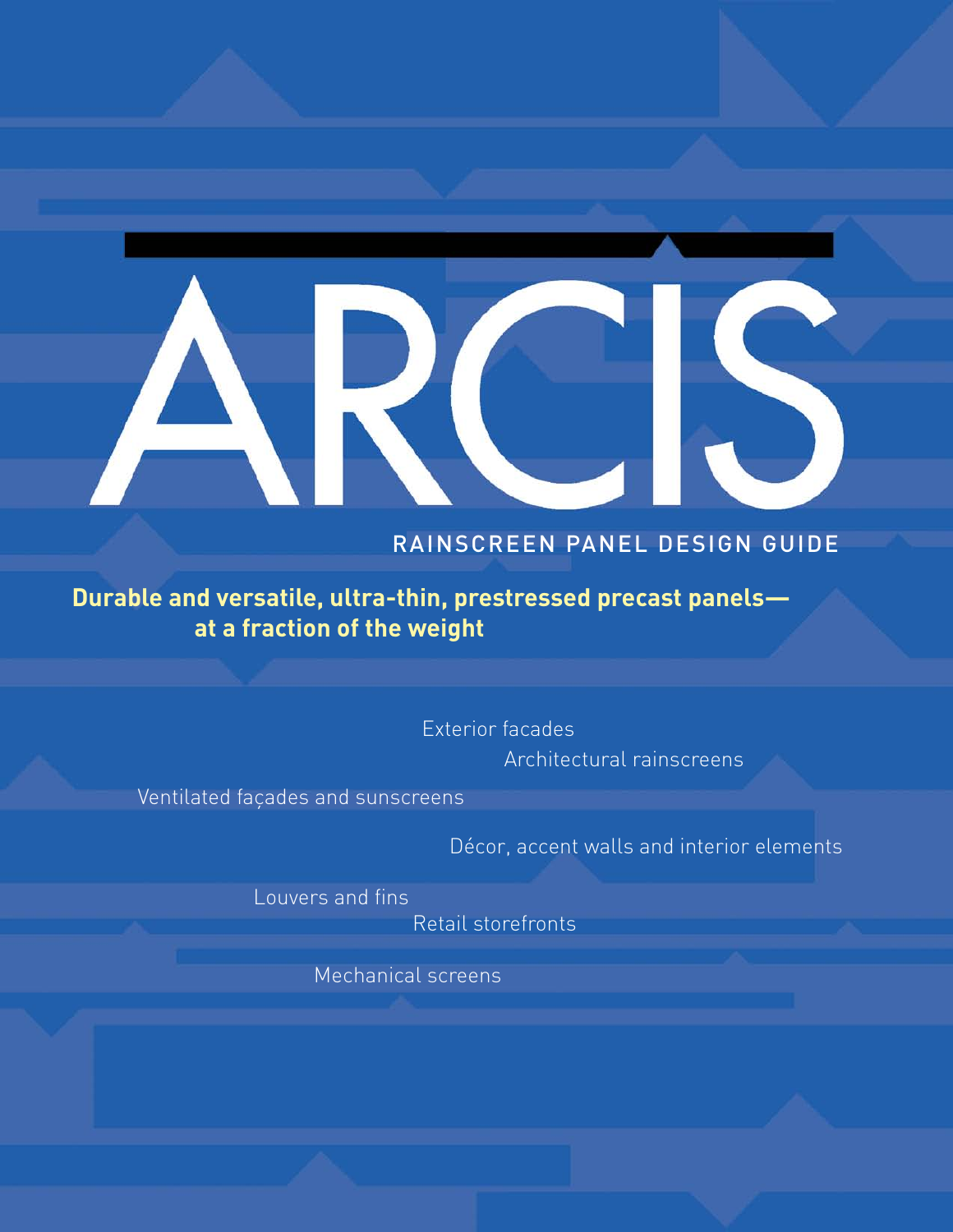# **Table of Contents**

| <b>Introduction</b>                     | 3        |
|-----------------------------------------|----------|
| <b>Project Case Studies</b>             | 4        |
| <b>Hotel 1000</b>                       | 4        |
| <b>The Casey</b>                        | 4        |
| <b>Block 5 South Pearl Retail</b>       | 4        |
| <b>Oregon State University Hospital</b> | 4        |
| <b>Panel Design Information</b>         | 5        |
| <b>Panel Sizes</b>                      | 5        |
| <b>Panel Reinforcement</b>              | 5        |
| <b>Support Structure</b>                | 5        |
| <b>Bracket Hardware</b>                 | 6        |
| <b>Standard Stud Mounted System</b>     | 6        |
| <b>Penetrations and Cutting</b>         | 6        |
| <b>External Attachments</b>             | 6        |
| <b>Jointing</b>                         | 7        |
| <b>Erection Considerations</b>          | 7        |
| <b>Transportation Considerations</b>    | 7        |
| <b>Connection Details</b>               | 8        |
| <b>Top Hung Bracket</b>                 | 8        |
| <b>Standard J-Bracket</b>               | 8        |
| <b>Sample Specifications</b>            | $9 - 11$ |
| <b>AltusGroup precasters</b>            | 12       |

With final installed weights from 9.4 psf to 25 psf (46 kg/m2 to 122 kg/m2 ), ARCIS panels provide a lightweight cladding for a true rainscreen system with the durability and aesthetic benefits of precast concrete.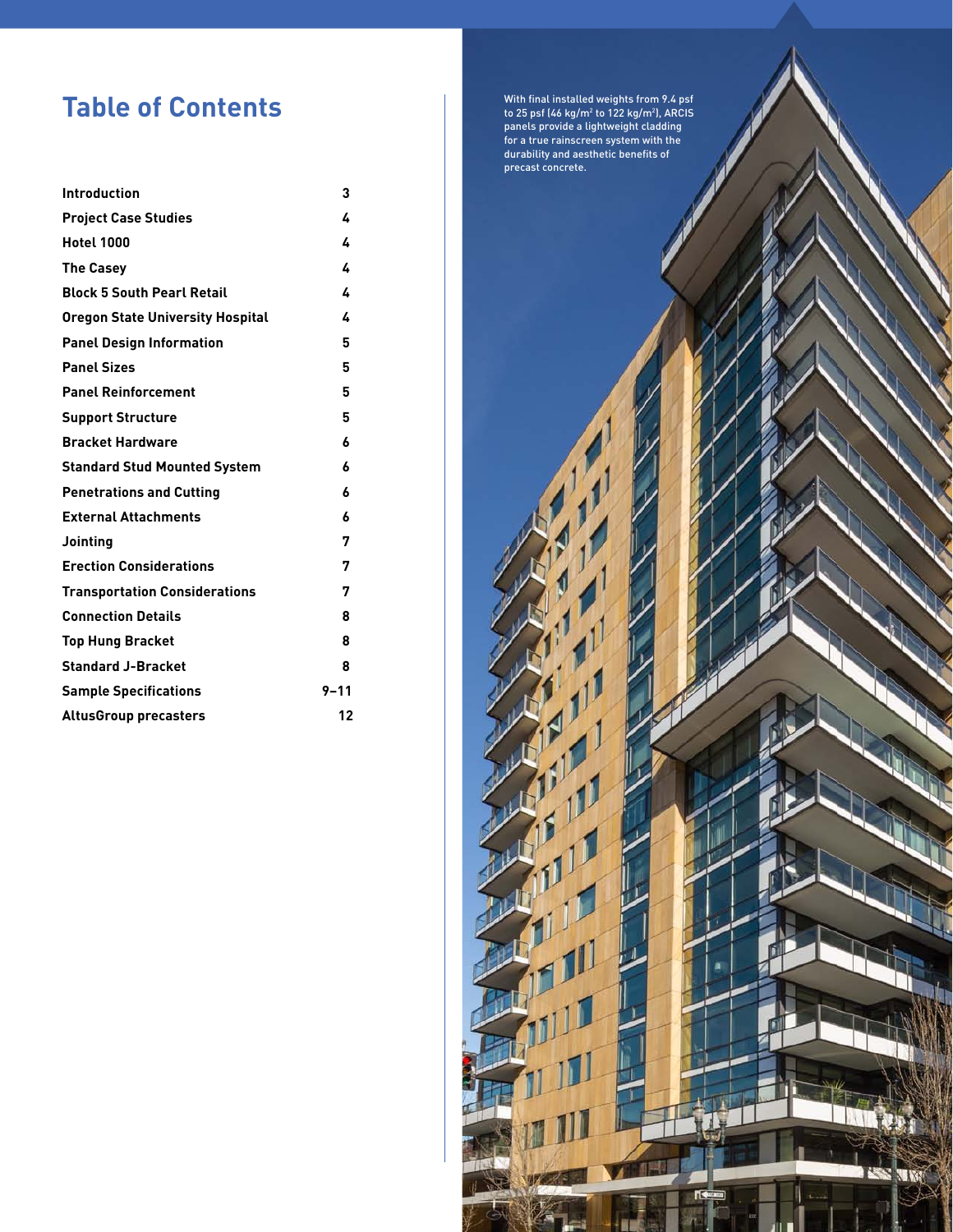# **Introduction**

Rainscreen design and methodology has been used since the turn of the century. The primary goal is to provide an external protective coating installed over a building's insulation layer and waterproof membrane layers. Often, this protective coating is installed with an air cavity directly behind it in an effort to efficiently manage moisture and reduce water migration through the opaque wall assembly.

Licensed AltusGroup members are proud to offer thin ARCIS panels, a critical component of the rainscreen system. The ARCIS panels are manufactured from high performance concrete and stainless steel prestressing cables. Each panel is manufactured for a specific project, with exacting details in accord with PCI MNL 117 and more exacting dimensional tolerances. ARCIS achieves the architectural look and durability of a traditional precast enclosure without the extra weight or loss of design performance.

Panels range from 0.75 inches (19mm) to 2 inches (51mm), depending on application, and have final installed weights of 9.4 psf to 25 psf.  $(46 \text{ kg/m}^2 \text{ to } 122 \text{ kg/m}^2)$ 

Product finishes and colors match high-end architectural precast applications of sand blast, acid etch and polishing. Each concrete mix design is specially formulated for the project's specifications, with strengths in excess of 5,000 psi.

ARCIS panels attach to the structure using a J-Channel and metal clips bolted to the back of the panel. The lightweight panel allows for installation via tower crane, at nearly any radius, or light weight mobile equipment, or in some instances, they can be delivered and installed through the windows. This method of attachment, along with pre-engineered pieces, allows for a fast, simple installation.

The following guide provides information for the designer to detail and specify the use of thin ARCIS prestressed panels.

ARCIS rainscreen product ready for transport



Manual installation of lightweight panel over insulation



Lightweight mechanical screen application



Lightweight rainscreen application

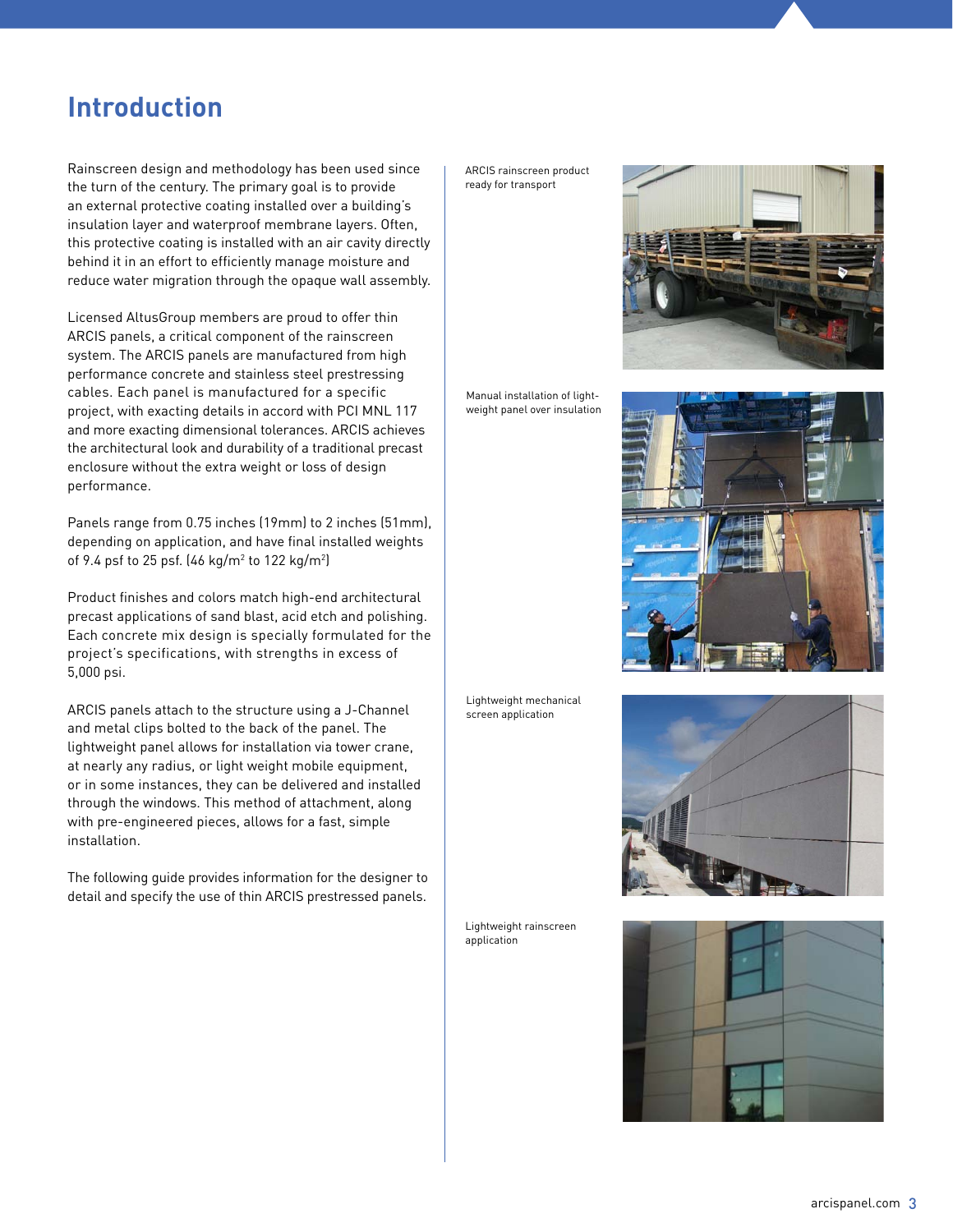# **Project Case Studies**

#### HOTEL 1000

Construction Date: 2006

Architect: Weber + Thompson Architects Location: Seattle, Washington Product: 20,000 sq. ft. (1858m2 ) of 1" (25mm) thick Architectural Panel

ARCIS rainscreen enclosure solution.

Two solid color panels in dark brown and light cream.



# THE CASEY

.

| Construction Date: |  |
|--------------------|--|
| Architect·         |  |
| Location:          |  |
| Product·           |  |
|                    |  |

2007 GBD Portland, Oregon Product: 40,000 sq. ft. (3716m2 ) of 1" (25mm) thick Architectural Panel

ARCIS rainscreen enclosure solution.

Five different solid color panels installed in a random fashion.



# BLOCK 5 SOUTH PEARL RETAIL

Construction Date: 2003 Architect: GBD

Location: Portland, Oregon Product: 20,000 sq. ft. (1858m2 ) of 1" (25mm) thick Architectural Panel

ARCIS rainscreen enclosure solution. Dark gray solid color panels.



# BAY AREA HOSPITAL

Construction Date: 2013 Architect: ZGF

Location: Coos Bay, Oregon Product: 19,500 sq. ft. (1812m2 ) of 1" (25mm) thick Architectural Panel

Acid wash finish on panels

Cavity wall construction with large cavity so panel face aligns with brick.

Adjustable bracketing system allowed tolerance to adjust panels at corners.

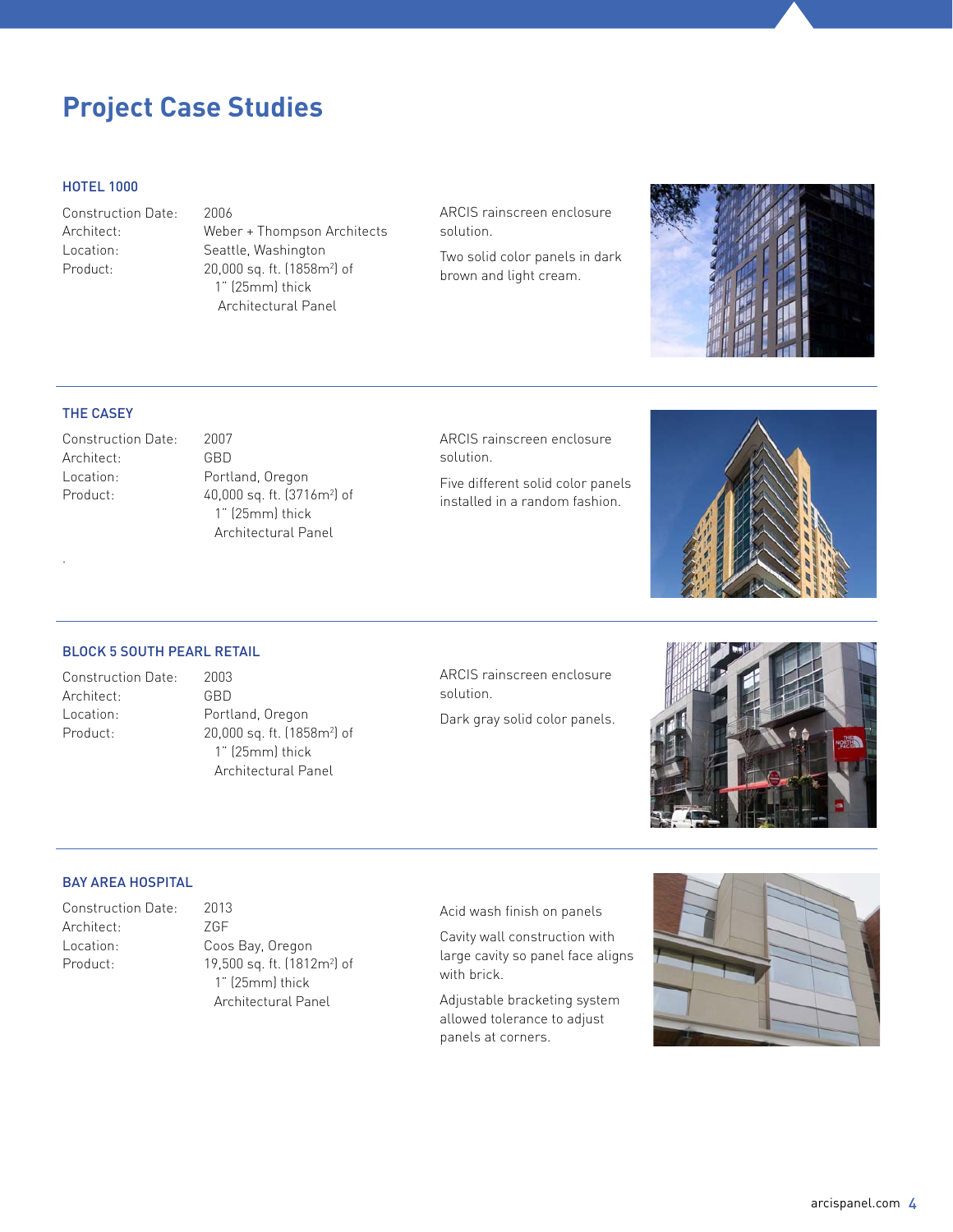# **Panel Design Information**

#### **Panel Sizes**

Panel size is governed by the attachment system, the panel thickness, and the installer's method of handling the panels. The panels span vertically between J clips. For most high-rise applications, wind loading controls the design. 1" (25mm) thick panels can span between clips approximately 60" (152cm) with a 35 PSF wind load. 1 1/4" (31mm) panels can span 80" (203cm) with a 30 psf (1.4 kPa) wind load. The panels can cantilever above and below the clips. Thicker panels can span farther, as can panels with ribs or stiffeners. Panel width is controlled only by installation, with a maximum width up to eight feet.

Maximum panel size is 8'x13', (2.4m x 4m) and the minimum size is generally in the range of 20–30  $Ft^2$  (1.8m<sup>2</sup>–2.7m<sup>2</sup>) total depending on dimension and panel orientation.

#### **Panel Reinforcement**

Panels are designed as prestressed members in both directions following ACI 318. The reinforcement used in both directions is a stainless steel pretensioned braided cable. These cables are located in groups of two, spaced every 3" (76mm) to 4" (101mm). No other reinforcement is used in the panel construction, eliminating corrosion, rust, and long term moisture problems. The reinforcement is fully bonded and has a development length of approximately 2" (50mm), allowing the panels to be cut to fit and modified with ease.

Connection points on the back of the panel are provided using a metal fastening clip attached to the pretensioned cable. These inserts allow a Z-Clip to be bolted to the back with slots for vertical and horizontal adjustment, providing maximum flexibility for field installation.

# **Support Structure**

The most common stud gauges used are 16 gauge and 18 gauge, depending on panel size, to get the proper capacity from the fasteners. The project structural engineer should consider the bracket point loading in the design of the stud. A self-healing waterproof membrane should be used over gypsum sheeting to minimize water infiltration at the screws. AltusGroup suggests using caulking over the brackets or screws, as shown in the connection detail section of this guide. We suggest the slab edges be held back slightly, 1" (25mm) or 1½" (38mm) from the outside of the stud, to allow tolerance in setting the studs. Setting studs straight is critical to the economy of the system to reduce shimming and negate the requirement for adjustable bracketing, which can add both time and money to installation. The stud gauge needs to be adequate to develop the screw capacity for the clip attachments. This varies by panel size, but should not be less than 18 gauge. If floor deflection is anticipated, the ARCIS panel bracket placement needs to be coordinated with the framing deflection head. In most cases, either the top or bottom J-Clip can be the bearing member, with the other acting as a floating member.



ARCIS panels use non-corrosive, high-strength aerospace grade stainless steel prestressing place longitudinally and transversely in the panel to impart strength, crack control and durability.



The project structural engineer should consider the bracket point loading in the design of the stud. A healing waterproof membrane should be used to minimize water infiltration at the screws.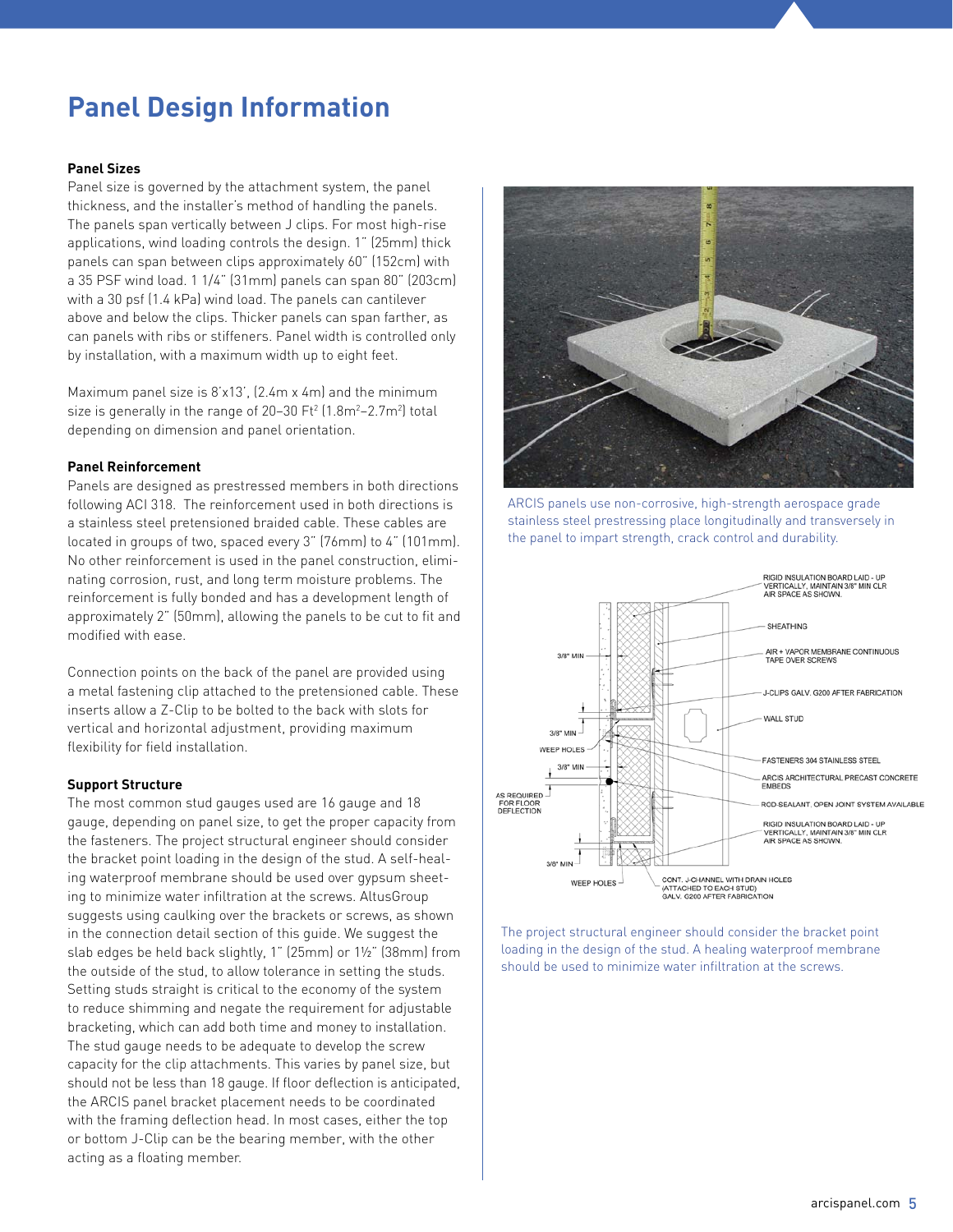# **Panel Design Information (continued)**

#### **Bracket Hardware**

Bracketing may be made from G90 galvanized plate, hot dip galvanized plate, stainless steel, or aluminum. The cost associated with the various brackets varies significantly. Selection of the material is often left to the architect or engineer, however galvanized is the most common. Noted in the image to the right, the hole in the lower plate is centered on the joint, which allows a screw to be placed into the joint and fastened to the J-Clip. This connection provides in-plane panel restraint.

#### **Standard Stud Mounted System**

The stud mounted system is comprised of a horizontal rail that is screwed through the sheeting and into the studs. Waterproofing and flashing details are as designed by the architect, but usually include a self-healing membrane on the outside of the sheeting. AltusGroup suggests the use of this self-healing membrane to prevent moisture from migrating into the sheeting from around the screws.

#### **Penetrations and Cutting**

Holes can easily be cored and cut into panels. Openings can be created using traditional concrete cutting tools. Block outs for mechanical penetrations, electrical outlets, etc. can be field cut, but need to be coordinated with the panel bracketing and connection system, so the opening size and location should be coordinated with the panel engineer.

#### **External Attachments**

Signs and other lightweight items, up to 20 lbs, (9kg)can be attached to ARCIS panels. Additional weight or items that place loads on the panels, must be reviewed by the panel designer. Usually a lead or plastic insert is used for attachment. Any holes drilled into panels must be cored with a non-hammer type drill. Core bits are available as small as 3/8" (9.5mm). Hammer type drills will spall the back of the panel and could affect the integrity of the panel. Holes should be located 2" (51mm) or more from the edge of a panel.



Top: Left and Right: Installation of J clip bracketing hardware. Bottom Left and Right: typical conventional coring and cutting tools used with ARCIS panels.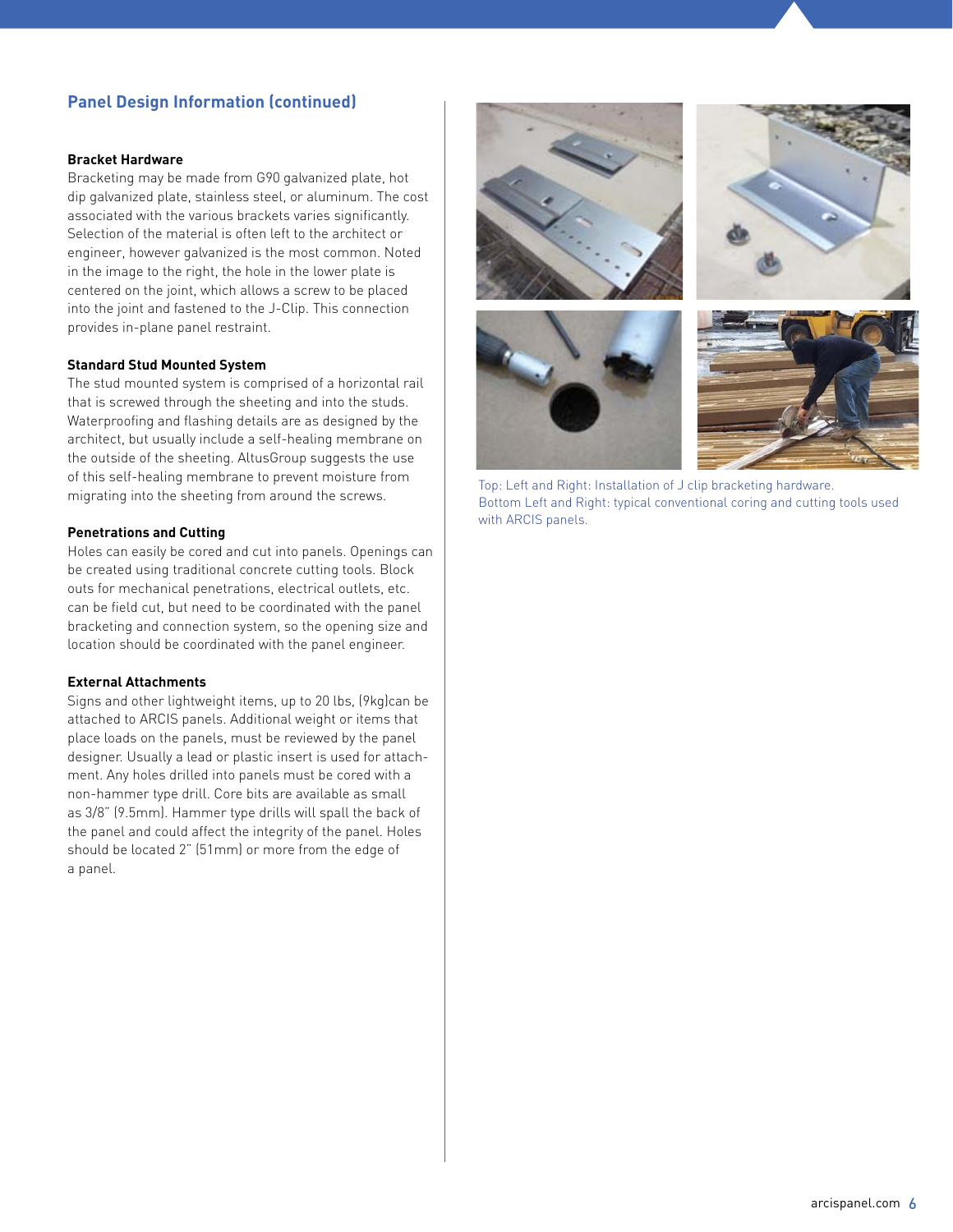# **Panel Design Information (continued)**

#### **Jointing**

In general, story drift issues need to be considered in specifying window systems and laying out panel joints.

The ARCIS J clip system allows unlimited story drift movement and is an excellent solution for detailing movement issues, more so than most other panel systems. The panels can be designed to slide on the installation track as well. As with all panel systems, special attention is required where two different systems meet. When window systems and curtain walls are used in conjunction with ARCIS panels, it is important to coordinate the joint locations with the window system requirements. Some window systems rack and some slide with story drift. If the window system story drift occurs at a specific location, it is best to have an ARCIS panel joint at the same location to facilitate similar movement. An alternate solution might be a wide joint between the systems to allow the two systems to move independently. Jointing requirements can differ depending on building jurisdiction and seismic design category (SDC).

At corners, some jurisdictions require that the full story drift movement be accounted for in the corner joint. The panels are set on a horizontal rail and can be allowed to slide which reduces this return size, if allowed by the jurisdiction. Corners can be mitered, butt jointed, inclusion of a short return, or a corner piece can be used.

The J-Clip attachments can be installed to allow live load deflection on the floors. The joint thus needs to be sized to receive the movement without exceeding the caulking deflection criteria.

#### **Erection Considerations**

Clearance is required above a panel, where it meets a fixed item (pre-installed pipe, window washing davit, window installed before panel etc.), so that the panel can be raised up and over the J-Clip.

#### **Transportation Considerations**

A typical tractor trailer delivery truck can ship approximately 42,000 lbs. (19,050 kg). Due to the unique ARCIS panel thickness,at ¾" (19mm) in thickness, nearly 4,400 square feet (408.7 m2 ) of ARCIS panels can be delivered at once and at 2" (51mm) in thickness, nearly 1,700 square feet (158m2 ) makes up one delivery truck. This allows for economical delivery of ARCIS coast to coast.

Compared to a traditional architectural precast panel at  $6$ " (152mm) thick, a maximum of 560 square feet (52m<sup>2</sup>) could be delivered in one truck load.





MITER JOINT WITH MINIMUM NOSE OF 1/4"

**BUTT JOINT** 





RETURN JOINT WITH PANEL **RETURN** 

SEPARATE CORNER PIECE

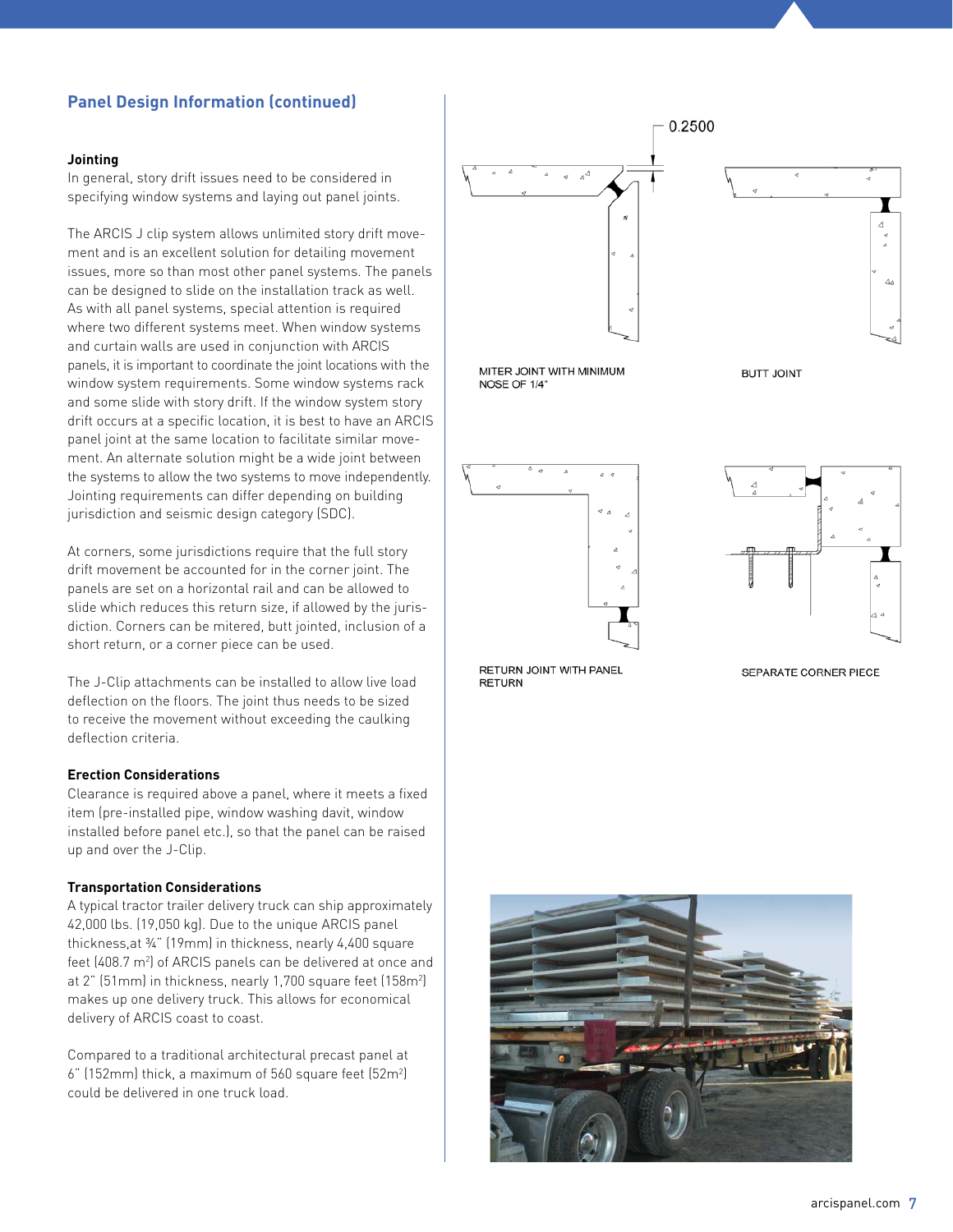# **Connection Details**

# **Top Hung Bracket**

Allows the panel to be erected and attached to the structure at the top of the panel.



INSTALLATION WITH LIMITED<br>ADJUSTMENT IN TOP TIE BACK

INSTALLATION WITH ADJUSTMENT<br>IN TOP TIE BACK

# **Standard J-Bracket**



The number 12 screw is used for in-plane lateral restrain and vertical uplift of the panel.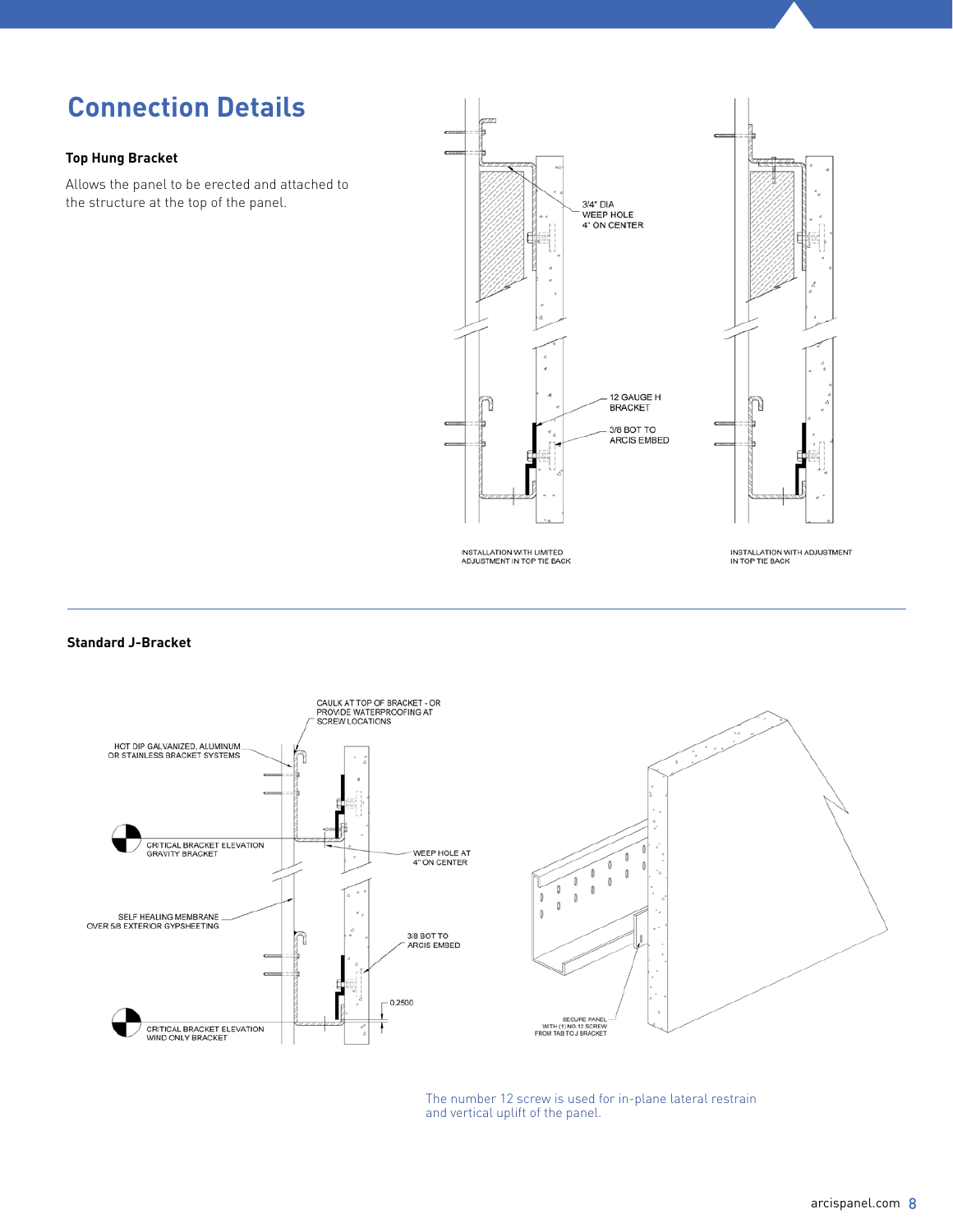# **Sample Specifications**

# Section 03410 / ARCIS panel (rainscreen)

# **Part 1 General**

# **1.1 Section includes**

- 1.1.1 Shop cast prestressed precast cladding
- 1.1.2 Supports, anchors and attachments

# **1.2 Related Sections**

- 1.2.1 051200 Steel Framing
- 1.2.2 054000 Cold-Formed Metal Framing
- 1.2.3 055000 Metal Fabrications
- 1.2.4 071900 Water Repellents
- 1.2.5 072500 Weather Barriers
- 1.2.6 079005 Joint Sealers
- 1.2.7 092100 Exterior Sheeting
- 1.2.8 098000 Special Coatings

# **1.3 References**

- 1.3.1 PCI MNL 116 Manual for quality control: Structural precast concrete
- 1.3.2 PCI MNL 117 Manual for quality control: Architectural precast concrete
- 1.3.3 ACI 318 Building code requirements for Reinforced Concrete
- 1.3.4 ASTM A 123/A 123M Standard specification for hot dip galvanized Zinc Coatings
- 1.3.5 ASTM C33 Concrete Aggregates
- 1.3.6 ASTM C150 Portland Cement
- 1.3.7 ASTM C260 Air entraining admixtures
- 1.3.8 ASTM C979 Pigments for integrally Colored Concrete

# **1.4 System Description**

1.4.1 Thin precast cladding placed under compression with type 316 stainless steel prestressing tendons.

# **1.5 Performance Requirements**

1.5.1 Design units and support to withstand project specified loading requirements including static, anticipated dynamic loading, and anticipated displacements.

# **1.6 Submittals**

- 1.6.1 12" square sample with color and finish of precast for approval.
- 1.6.2 Shop drawings
- 1.6.2.1 Indicate layout, unit locations, configuration, connection details, and support items.
- 1.6.3 Provide calculations prepared by a registered professional engineer.

# 1.6.4 Provide precast mix design.

1.6.5 Provide cleaning and maintenance instructions.

# **1.7 Quality Assurance**

- 1.7.1 Maintain plant records and quality control program during production of prestressed precast concrete. Make records available upon request. Perform work in accordance with PCI MNL 116 and PCI MNL 117 requirements.
- 1.7.2 Provide periodic 3rd party inspection of installation and fasteners.

# **1.8 Product delivery, storage and handling**

- 1.8.1 Panels to be palletized sufficient to transport and handle without distortion.
- 1.8.2 Identify and mark individual units with same mark as indicate on approved shop drawings.
- 1.8.3 Stack panels with plastic shims or other non-staining materials.
- 1.8.4 Block between panels with plastic panel plastic pads. Support to line up vertically through the stack to translate the weight though the stack, not loading any individual panel.
- 1.8.5 Strap panels using non-staining, clean materials that will not harm exposed surfaces.
- 1.8.6 Store pallets on level and adequate support to avoid distortion.
- 1.8.7 Lift and handle panels from designated pick points as approved by manufacturer.









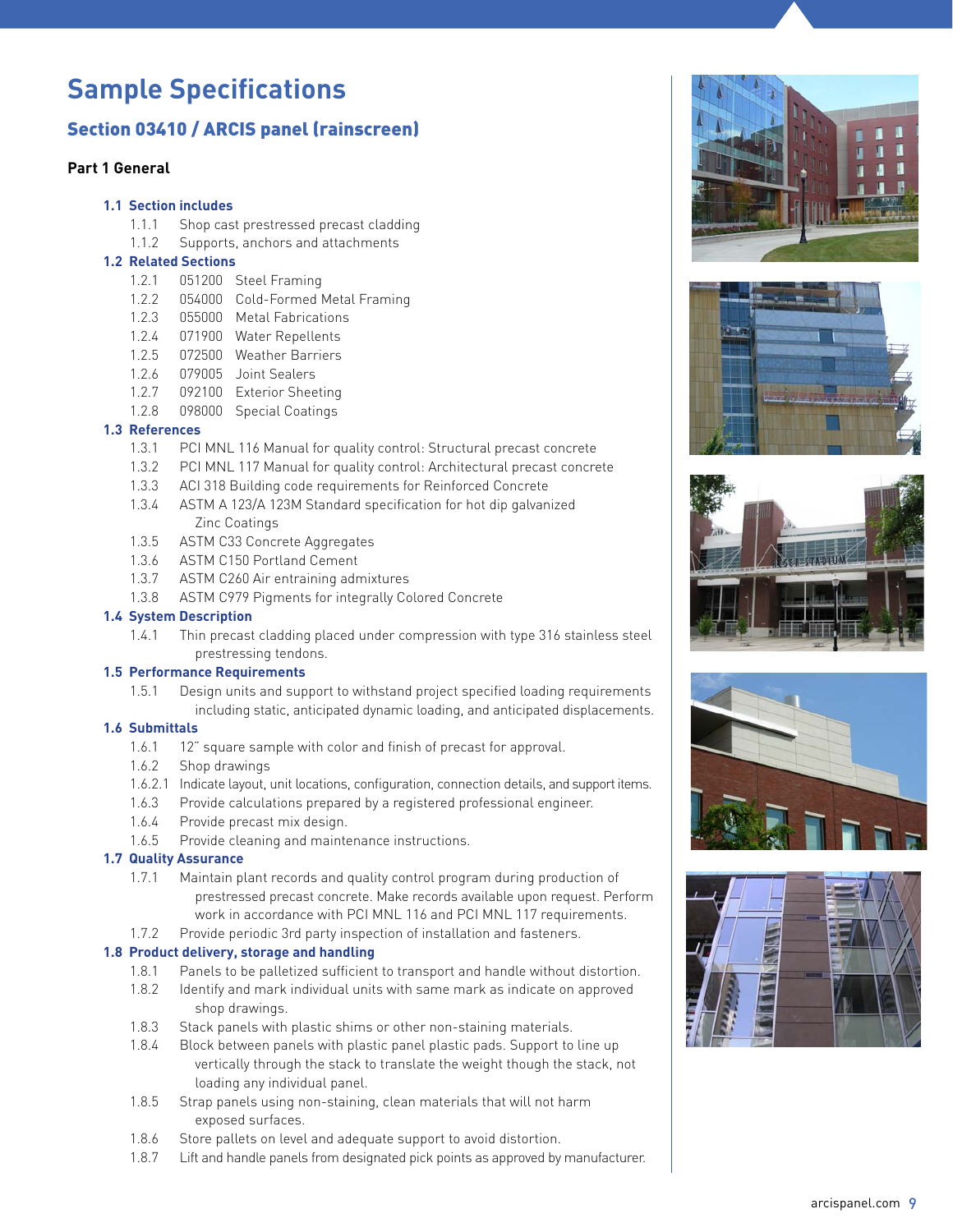# **Sample Specifications (continued)**

# Part 2 Products

## **1.9 Manufacturer**

 1.9.1 AltusGroup licensed manufacturer Select at: www.arcispanel.com

#### **1.10 Precast materials**

- 1.10.1 Concrete
- 1.10.1.1 Compressive strength 5,000 psi at 28 days.
- 1.10.1.2 Entrained air 5-8% in accordance with ACI 318.
- 1.10.2 Aggregates: ASTM C33
- 1.10.3 Cement: ASTM C150
- 1.10.4 Air entraining admixtures: ASTM C260
- 1.10.5 Color pigments: ASTM C979, inorganic natural iron oxide pigments.

# **1.11 Reinforcement**

1.11.1 Type 316 stainless steel prestressing tendons: ASTM A492, ASTM A240 and Federal Standard RR-W-410D.

# **1.12 Embeds**

1.12.1 Type 316 stainless steel: ASTM A240

#### **1.13 Finish**

- 1.13.1 A set of range panels, a target along with, a darker and lighter, will be used to establish the expected color variation in the panels as well as the expected variation in the depth of finish.
- 1.13.2 Sand blast to match architect's range samples.
- 1.13.3 Acid etch to match architect's range samples.
- 1.13.4 Polish to match architect's range samples.

#### **1.14 Support Brackets and accessories**

- 1.14.1 Brackets in moist environments to be hot dip galvanized after fabrication: ASTM A 123 Grade 100 or ASTM A653 G210. Bracketing in dry areas fabricated from G90 galvanized sheet, ASTM A653.
- 1.14.2 Fasteners to structure in moist environments to be Elco Industries drill flex, Elco Bi-Flex Stainless Steel, or approved equal.

#### **1.1 Support structure**

- 1.15.1 Structural studs supporting panels to be a minimum 18 gauge, designed to support all loads from panels. Metal studs to be placed to provide support at bracket ends. Metal stud shop drawings to be reviewed and approved by thin precast manufacturer. Metal studs that support Arcis panels to be a minimum of equipe, the flange width, spaced at on center and at all bracket edges.
- 1.15.2 Nonadjustable stud mounted clip systems require the exterior stud to be set to the same tolerance as required for the finished face of precast,
- 1.15.3 Support structure to be designed for a maximum deflection of L/360.
- 1.15.4 Support structure and metal stud shop drawings to be submitted and approved by precast manufacturer.

# Part 3 Execution

# **3.1 Examination**

- 3.1. Verify that support structure, anchors, devices are ready to receive work of this section. Support locations types and sizes to be submitted for approval by panel manufacturer.
- 3.1.1.1 Verify studs (or backing) is located and spaced properly to support panel brackets. Add studs (or backing) to support panel brackets including splices and ends of brackets.
- 3.1.2 Maintain horizontal and vertical joint alignment and uniform joint width as erection progresses.







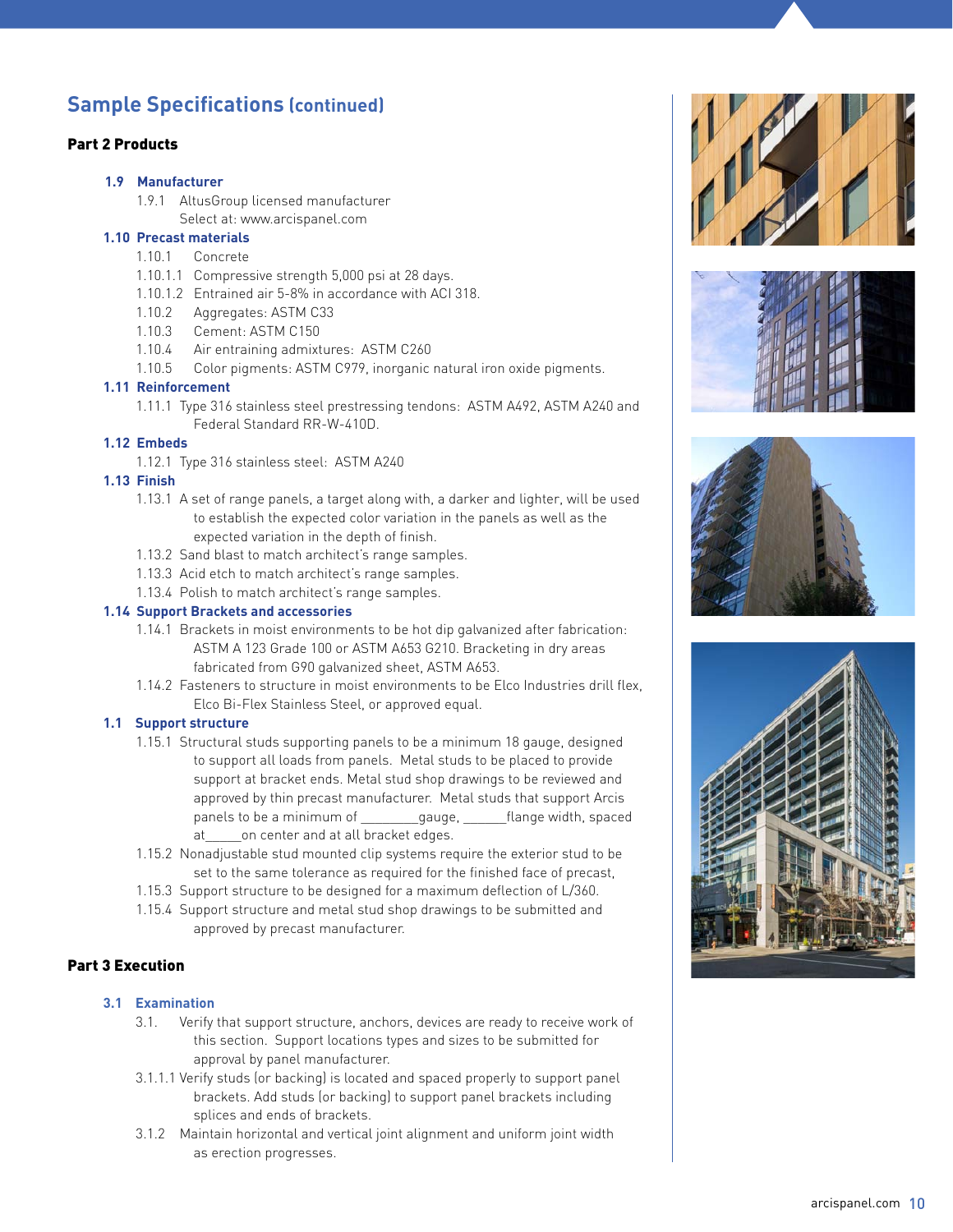# **Sample Specifications (continued)**

# **3.2 Erection**

- 3.2.1 Work to be performed by manufacturer or a qualified installer.
- 3.2.2 Erect units without damage to shape or finish.
- 3.2.3 Attach units per project specifications.
- 3.2.4 Flash or caulk any penetrations of waterproof membranes.

# **3.3 Field modifications**

- 3.3.1.1 Field modifications of brackets to be coordinated with manufacturer.
- 3.3.1.2 Galvanized brackets field cut or drilled to be coated with galvanizing
	- compound per section 09800 Special Coatings.
- 3.3.1.3 Drilling and Cutting
- 3.3.1.3.1 Refer to manufacturer specific instructions for drilling. Use non hammering equipment with diamond core bits.
- 3.3.1.3.2 Refer to manufacturer instructions for cutting. Cut with diamond blades from the top (finished) side. Protect finish with tape or other where tools will be in contact with material.
- 3.3.1.3.3 Refer to manufacturer instructions for edging. Edge with diamond wheel on grinding jig.
- 3.3.1.3.4 Verify locations and conditions with shop drawings, avoid contact with embedded items and support structure, verify hole sizes and edge distances manufacturer.

# **3.4 Attachment of items to precast cladding**

- 3.4.1 Verify locations, loads and anchorages with manufacturer.
- 3.4.2 Install in holes that do not penetrate back of panel. Use non-corrosive chemical or expansion anchors approved by manufacturer.

# **3.5 Cleaning and Maintenance**

- 3.5.1 Do not use acid based cleaning agents.
- 3.5.2 Refer to Manufacturer's instructions.

# **3.6 Tolerance**

3.6.1 Fabrication and installation to be in accordance with PCI MNL 116 and/or PCI MNL 117

# **3.7 Field Quality Control**

- 3.7.1 Owner may engage a qualified testing agency to perform tests and inspections and prepare test reports.
- 3.7.2 Field welds will be subject to visual inspections and nondestructive testing to ASTM E165 or ASTM E709.
- 3.7.3 Screws and fasteners may be subject to periodic inspection for type, proper spacing, proper placement into backing, and conformance with shop drawings.

# **End of section 03410**